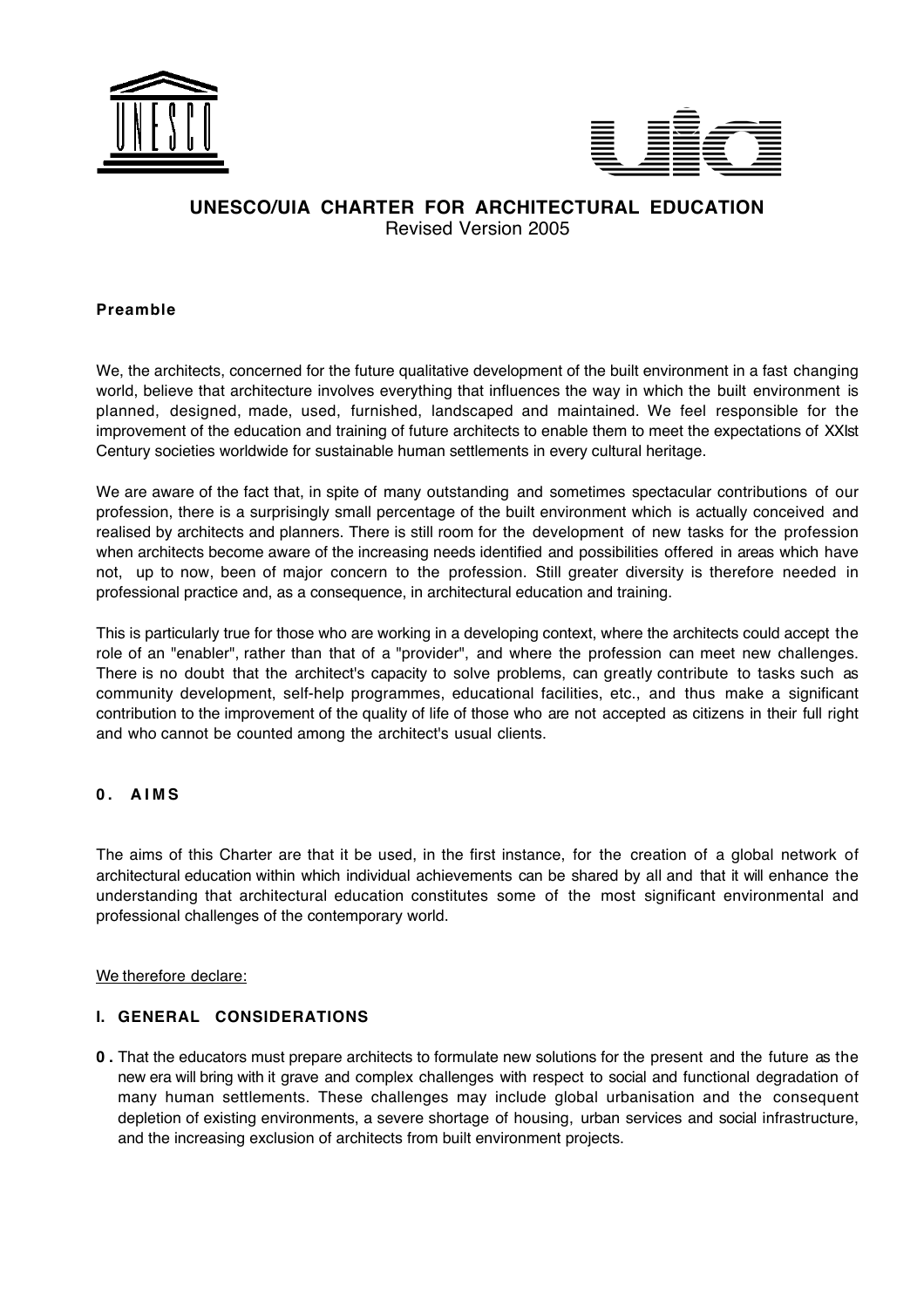- **1 .** That architecture, the quality of buildings and the way they relate to their surroundings, respect for the natural and built environment as well as the collective and individual cultural heritage are matters of public concern.
- **2 .** That it is in the public interest to ensure that architects are able to understand regional characteristics and to give practical expression to the needs, expectations and improvement to the quality of life of individuals, social groups, communities and human settlements.
- **3 .** That methods of education and training for architects are varied in order to develop a cultural richness and allow of flexibilinty hedevelopment the curricultum esponid the changing demands and requirements (including methods of project delivery) of the client, the users, the construction industry and the architectural profession, whilst being aware of the political and financial motivations behind such changes.
- **4 .** That, subject to recognition of the importance of regional and cultural customs and practices and the need for differences in curriculum to accommodate these variations, a common ground exists within the pedagogical methods used, and by establishing capabilities, this will enable countries, architecture schools and professional organizations to evaluate and improve the education given to future architects.
- **5 .** That the increasing mobility of architects between different countries calls for mutual recognition or validation of individual degrees, diplomas, certificates and other evidence of formal qualification.
- **6 .** That the mutual recognition of degrees, diplomas, certificates or other evidence of formal qualification to practise in the field of architecture has to be based on objective criteria, guaranteeing that holders of such qualifications have received and continue to maintain the kind of education and training called for in this Charter.
- **7 .** That the vision of the future world, cultivated in architecture schools, should include the following goals :
	- a decent quality of life for all the inhabitants of human settlements**.**
	- a technological application which respects the social, cultural and aesthetic needs of people and is aware of the appropriate use of materials in architecture and their initial and future maintenance costs.
	- an ecologically balanced and sustainable development of the built and natural environment including the rational utilisation of available resources.
	- an architecture which is valued as the property and responsibility of everyone.
- **8 .** That issues related to architecture and the environment should be introduced as part of the general education at primary and secondary schools, because an early awareness of the built environment is important to both future architects and users of buildings.
- **9.** That systems for continuing professional development should be set up for architects as architectural education should never be considered a closed process but one in which life-long learning occurs.

# **II. OBJECTIVES OF ARCHITECTURAL EDUCATION**

**0 .** That architectural education develops the capacity in students to be able to conceptualise, design, understand and realise the act of building within a context of the practice of architecture which balances the tensions between emotion, reason and intuition, and which gives physical form to the needs of society and the individual.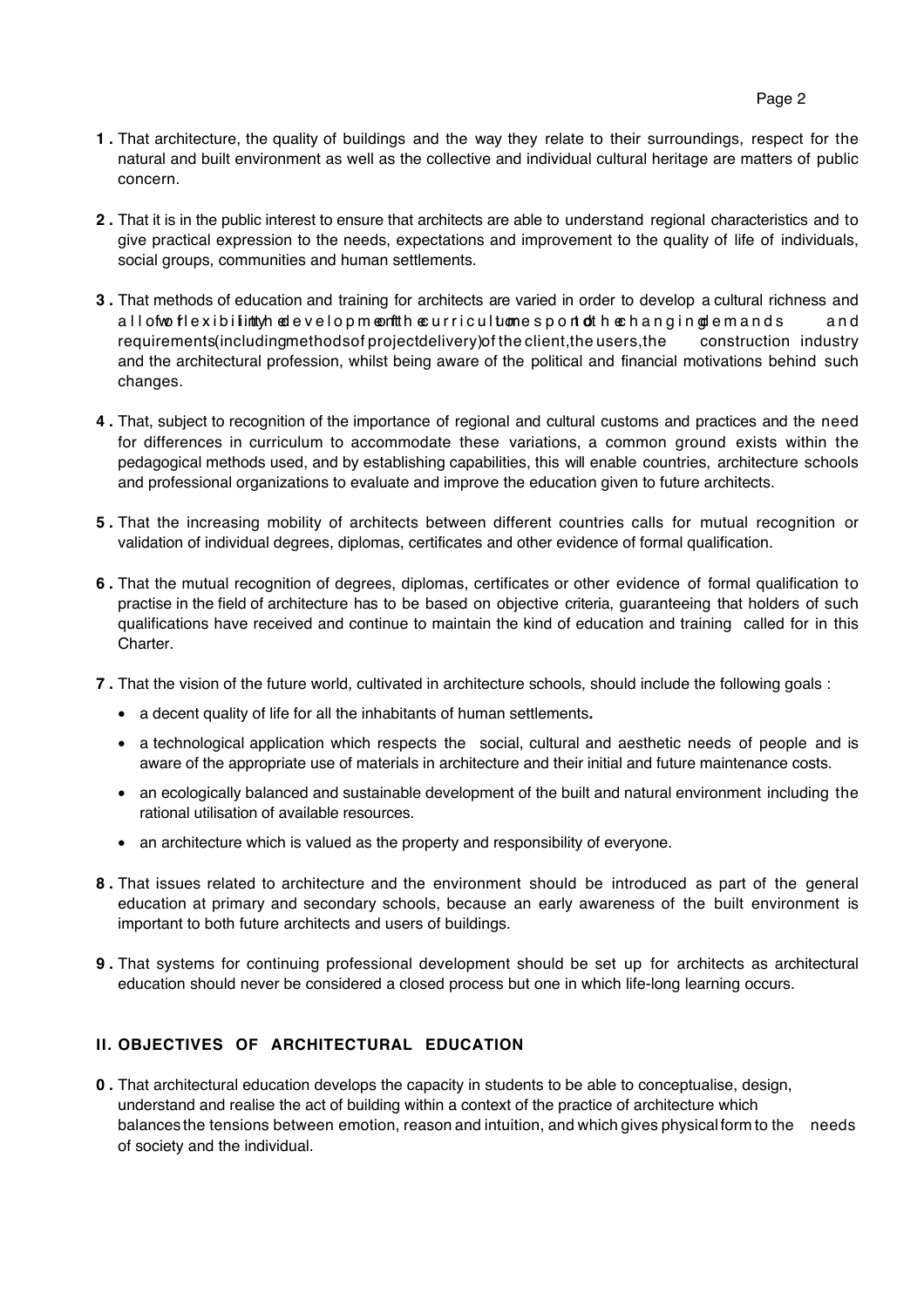### Page 3

- **1 .** That architecture is a discipline which draws knowledge from the humanities, the social and the physical sciences, technology, environmental sciences, the creative arts and the liberal arts.
- **2 .** That education leading to formal qualifications and permitting professionals to practice in the field of architecture has to be guaranteed to be at university/tertiary level with the discipline of architecture as the main subject and be available at universities, polytechnics and academies.
- **3 .** That architectural education includes the following points:
	- An ability to create architectural designs that satisfy both aesthetic and technical requirements.
	- An adequate knowledge of the history and theories of architecture and the related arts, technologies and human sciences.
	- A knowledge of the fine arts as an influence on the quality of architectural design.
	- An adequate knowledge of urban design, planning and the skills involved in the planning process.
	- An understanding of the relationship between people and buildings, and between buildings and their environment, and of the need to relate buildings and the spaces between them to human needs and scale.
	- An understanding of the profession of architecture and the role of the architect in society, in particular in preparing briefs that take account of social factors.
	- An understanding of the methods of investigation and preparation of the brief for a design project.
	- An understanding of the structural design, construction and engineering problems associated with building design.
	- An adequate knowledge of physical problems and technologies and of the function of buildings so as to provide them with internal conditions of comfort and protection against the climate.
	- The design skills necessary to meet building users' requirements within the constraints imposed by cost factors and building regulations.
	- An adequate knowledge of the industries, organisations, regulations and procedures involved in translating design concepts into buildings and integrating plans into overall planning.
- **4 .** That the following special points be considered in the development of the curriculum:
	- Awareness of responsibilities toward human, social, cultural, urban, architectural, and environmental values, as well as architectural heritage.
	- Adequate knowledge of the means of achieving ecologically sustainable design and environmental conservation and rehabilitation.
	- Development of a creative competence in building techniques, founded on a comprehensive understanding of the disciplines and construction methods related to architecture.
	- Adequate knowledge of project financing, project management, cost control and methods of project delivery.
	- Training in research techniques as an inherent part of architectural learning, for both students and teachers.
- **5 .** That architectural education involves the acquisition of the following capabilities: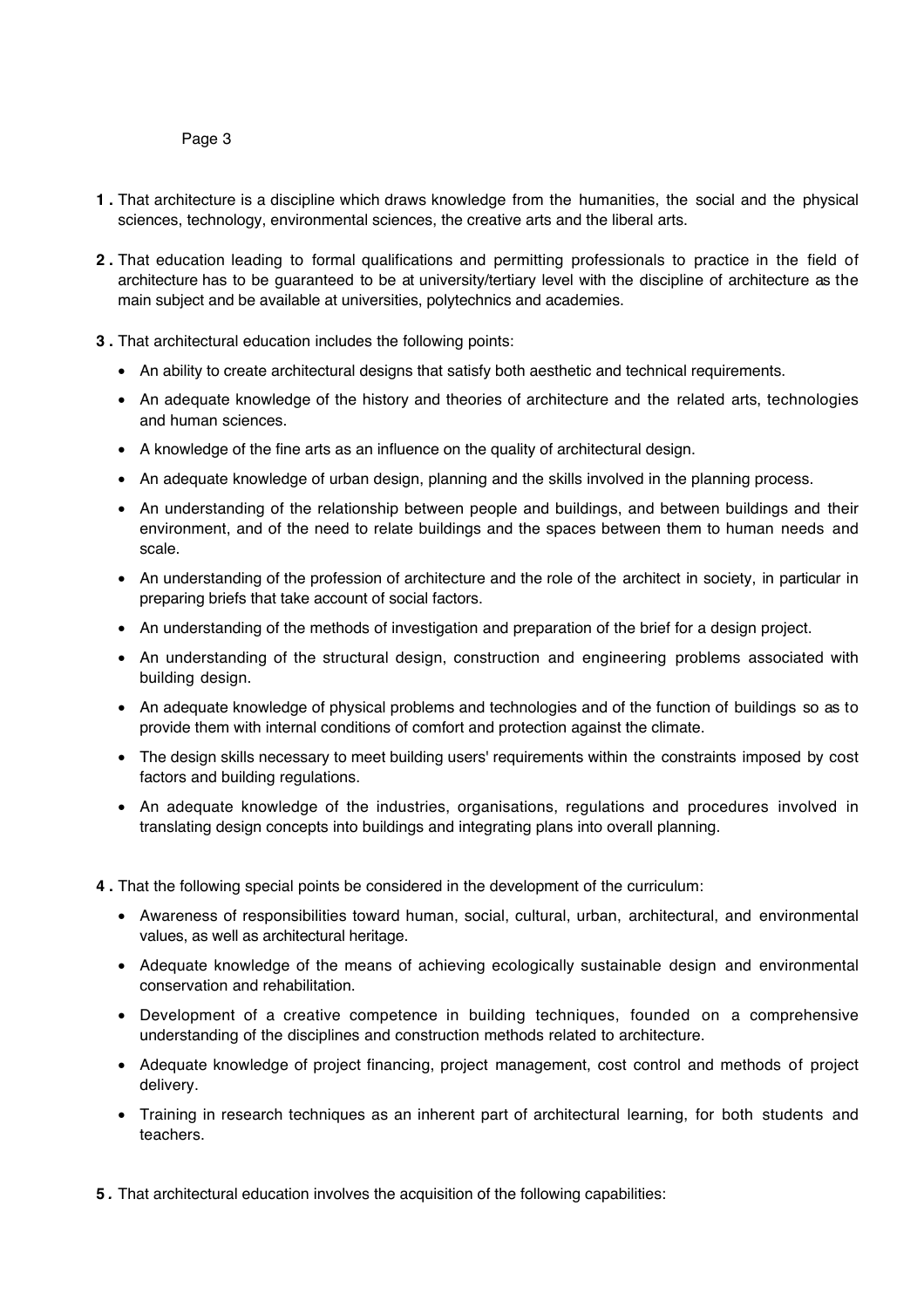### Page 4

## 5.A. DESIGN

- Ability to engage imagination, think creatively, innovate and provide design leadership.
- Ability to gather information, define problems, apply analyses and critical judgement and formulate strategies for action.
- Ability to think three-dimensionally in the exploration of design.
- Ability to reconcile divergent factors, integrate knowledge and apply skills in the creation of a design solution.

### 5.B. KNOWLEDGE

## B1. Cultural and Artistic Studies

- Ability to act with knowledge of historical and cultural precedents in local and world architecture.
- Ability to act with knowledge of the fine arts as an influence on the quality of architectural design.
- Understanding of heritage issues in the built environment.
- Awareness of the links between architecture and other creative disciplines.

### B2. Social Studies

- Ability to act with knowledge of society, and to work with clients and users that represent society's needs.
- Ability to develop a project brief through definition of the needs of society users and clients, and to research and define contextual and functional requirements for different types of built environments.
- An understanding of the social context in which built environments are procured, of ergonomic and space requirements and issues of equity and access.
- An awareness of the relevant codes, regulations and standards for planning, design, construction, health, safety and use of built environments.

### B3. Environmental Studies

- Ability to act with knowledge of natural systems and built environments.
- Understanding of conservation and waste management issues.
- Understanding of the life cycle of materials, issues of ecological sustainability, environmental impact, design for reduced use of energy, as well as passive systems and their management.
- Awareness of the history and practice of landscape architecture, urban design, as well as territorial and national planning and their relationship to local and global demography and resources.
- Awareness of the management of natural systems taking into account natural disaster risks.

### B4. Technical Studies

- Technical knowledge of structure, materials, and construction.
- Ability to act with innovative technical competence in the use of building techniques and the understanding of their evolution.
- Understanding of the processes of technical design and the integration of structure, construction technologies and services systems into a functionally effective whole.
- Understanding of services systems as well as systems of transportation, communication, maintenance and safety.
- Awareness of the role of technical documentation and specifications in design realisation, and of the processes of construction, cost, planning and control.

### B5. Design Studies

- Knowledge of design theory and methods.
- Understanding of design procedures and processes.
- Knowledge of design precedents and architectural criticism.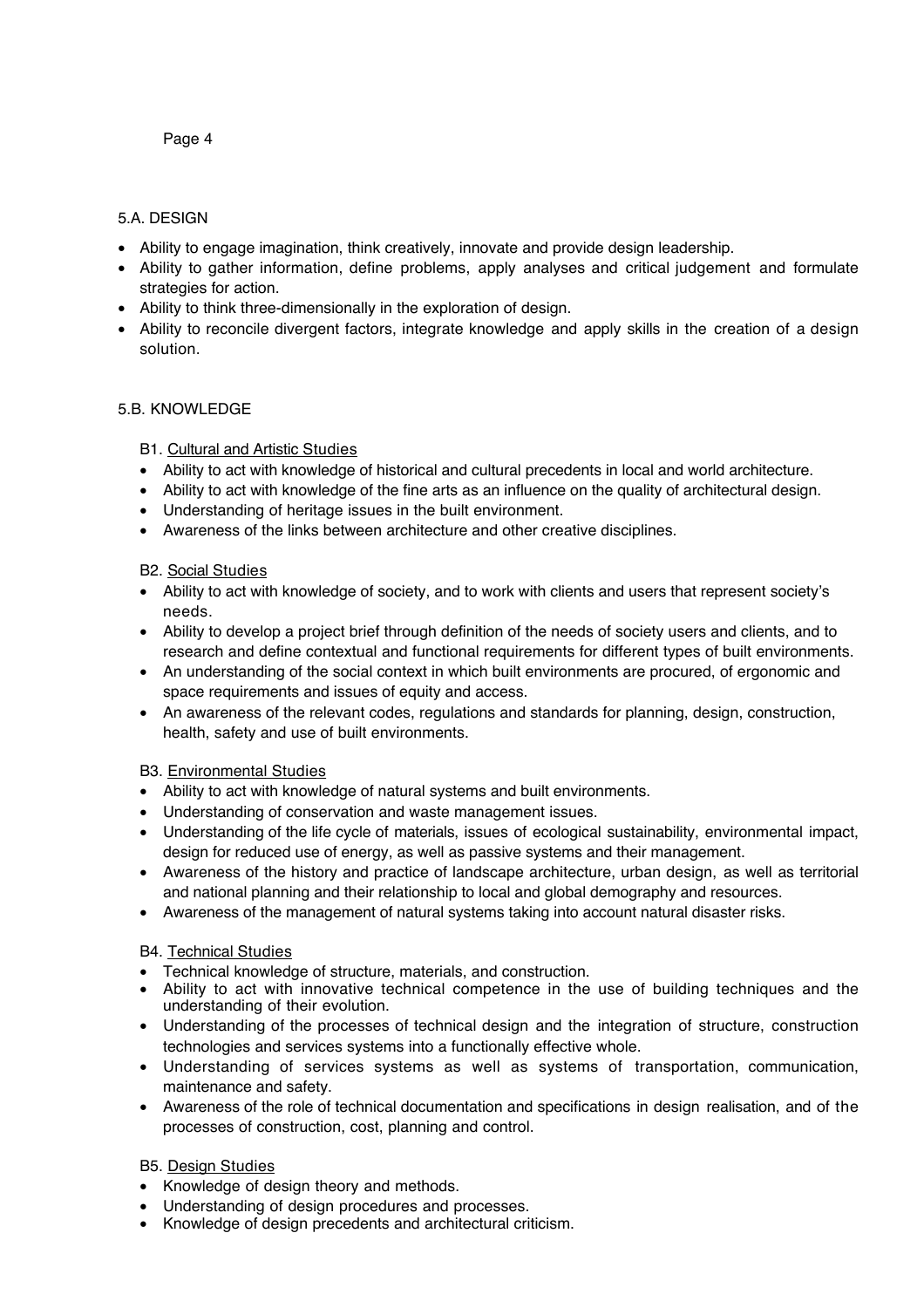### B6. Professional Studies

- Ability to act with knowledge of professional, business, financial and legal contexts.
- Ability to understand different forms of procurement of architectural services.
- Awareness of the workings of the construction and development industries, financial dynamics, real estate investment, and facilities management.
- Awareness of the potential roles of architects in conventional and new areas of activity and in an international context.
- Understanding of business principles and their application to the development of built environments, project management and the functioning of a professional consultancy.
- Understanding of professional ethics and codes of conduct as they apply to the practice of architecture and of the architects' legal responsibilities where registration, practice and building contracts are concerned.

## 5.C. SKILL

- Ability to act and to communicate ideas through collaboration, speaking, numeracy, writing, drawing, modelling and evaluation.
- Ability to utilise manual, electronic, graphic and model making capabilities to explore, develop, define and communicate a design proposal.
- Understanding of systems of evaluation, that use manual and/or electronic means for performance assessments of built environments.
- **6 .** That the balanced acquisition of subjects and capabilities cited in Sections II.3, II.4 and II. 5 requires a period of not less than five years of full-time studies in a university or an equivalent institution, plus in order to be registered/licensed/certified not less than two years internship in a suitable practice setting, of which one year may be obtained prior to the conclusion of academic studies.

# **III.CONDITIONS AND REQUIREMENTS OF AN ACCREDITED SCHOOL**

In order to achieve the above mentioned Objectives, the following conditions and requirements should be taken into account:

- **1 .** That adequate studios, laboratories, facilities for research, advanced studies, libraries, information and data exchanges for new technologies should be provided at schools of architecture.
- **2 .** That in order to promote a common understanding and to raise the level of architectural education, the creation of a network, on a worldwide basis for the exchange of information, teachers and senior students is as necessary as a regional network to promote an understanding of diverse climate, materials, vernacular practices and culture. The use of external examiners is a recognised method of achieving and maintaining comparable national and global standards.
- **3 .** That each teaching institution must adjust the number of students according to its teaching capacity and the selection of students shall be in relation to the aptitudes required for a successful education in architecture, and this will be applied by means of an appropriate selection process at the point of entry into each academic programme.
- **4 .** That teacher/student numbers must reflect the design studio teaching methodology required to obtain the above capabilities as studio teaching should be a major part of the learning process.
- **5.** That individual project work with direct teacher/student dialogue should form the basis of the learning period, continuous interaction between the practice and teaching of architecture must be encouraged and protected and design project work must be a synthesis of acquired knowledge and accompanying skills.